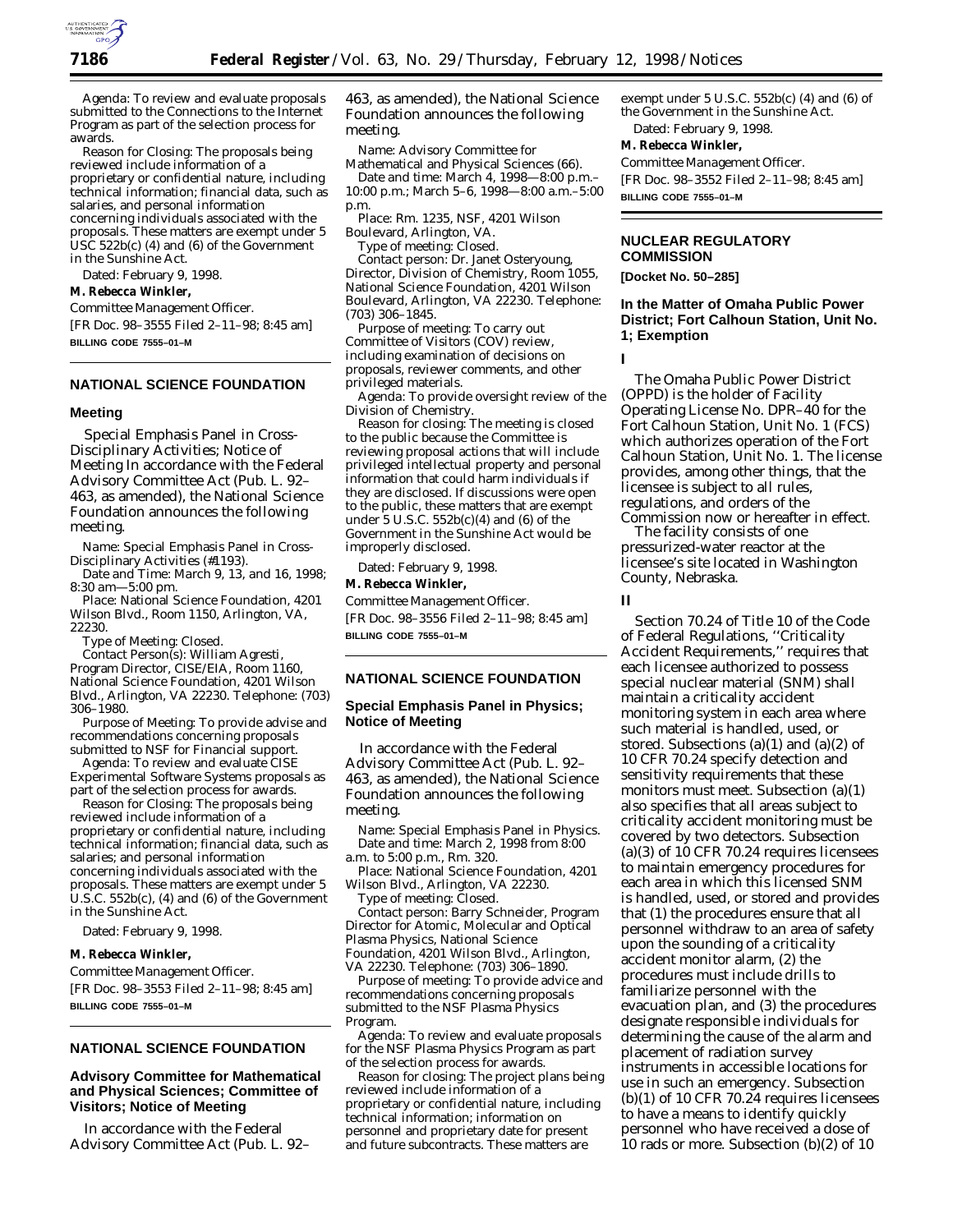CFR 70.24 requires licensees to maintain personnel decontamination facilities, to maintain arrangements for a physician and other medical personnel qualified to handle radiation emergencies, and to maintain arrangements for the transportation of contaminated individuals to treatment facilities outside the site boundary. Paragraph (c) of 10 CFR 70.24 exempts Part 50 licensees from the requirements of paragraph (b) of 10 CFR 70.24 for SNM used or to be used in the reactor. Paragraph (d) of 10 CFR 70.24 states that any licensee who believes that there is good cause why he should be granted an exemption from all or part of 10 CFR 70.24 may apply to the Commission for such an exemption and shall specify the reasons for the relief requested.

## **III**

The SNM that could be assembled into a critical mass at FCS is in the form of nuclear fuel. In addition, the quantity of SNM other than fuel that is stored on site in any given location is small enough to preclude achieving a critical mass. As set forth below, the Commission's technical staff has evaluated the possibility of an inadvertent criticality of the nuclear fuel at FCS.

By letter dated August 29, 1997, as supplemented by letter dated October 23, 1997, the licensee requested an exemption from the requirements of 10 CFR 70.24 in its entirety for FCS. The licensee proposes to handle and store unirradiated fuel without having a criticality monitoring system with the sensitivity required by 10 CFR 70.24.

The basis for the staff to determine that inadvertent or accidental criticality is extremely unlikely can be established through compliance with the FCS Technical Specifications, the geometric spacing of fuel assemblies in the new fuel storage racks and spent fuel storage pool, and administrative controls imposed on fuel handling procedures.

SNM, as nuclear fuel, is stored in the new fuel storage rack and in the spent fuel pool. The spent fuel pool is used to store irradiated fuel under water after its discharge from the reactor and new (unirradiated) fuel prior to loading into the reactor. New fuel is stored in the new fuel storage rack in a dry condition.

SNM is also present in the form of excore fission chamber detectors and startup neutron sources. The small quantity of SNM present in these latter items precludes an inadvertent criticality.

The spent fuel pool is designed to store the fuel in a geometric array using a solid neutron absorber that precludes

criticality. The effective neutron multiplication factor,  $k_{\text{eff}}$ , is maintained less than or equal to 0.95 by the solid neutron absorber for fuel enriched to 4.5 wt% U–235. Although soluble boron is maintained in the spent fuel pool, no credit is taken for it in determining keff.

The new fuel storage racks may be used to receive and store new fuel in a dry condition upon arrival onsite and prior to loading in the reactor or spent fuel pool. The spacing between new fuel assemblies and the solid neutron absorbers in the storage racks is sufficient to maintain the dry array in a subcritical condition. The new fuel storage rack is located at an elevation of 18.75 feet above the main floor which provides adequate drainage and precludes flooding. Because no fire protection sprinkler system exists in this area, there is no source of lowdensity aqueous foam optimum moderation. The current approved maximum enrichment of 4.5 wt% U– 235 for the new fuel assemblies results in a maximum  $k_{eff}$  of less than 0.90 under dry conditions.

Nuclear fuel is moved between the NRC-approved shipping containers, the new fuel storage racks, the reactor vessel, and the spent fuel pool to accommodate refueling operations. In all cases, fuel movements are procedurally controlled and designed to preclude conditions involving criticality concerns. For example, during new fuel receipt inspection, FCS fuel handling procedures allow a maximum of two fuel assemblies to be in the inspection stands in the receipt area (out of the shipping container and not in the new fuel storage rack). However, when installed in the inspection stands, both assemblies have an edge-to-edge separation distance in excess of 14 feet. This geometric spacing is well in excess of that maintained by the NRC-approved shipping container (approximately 3 inches). There are no sprinklers in the new fuel receipt/storage room and the use of fire fighting equipment is very unlikely since there are no combustible materials permanently stored in this room. Even if fire suppression water were introduced into the room, sufficient drainage exists to preclude potential moderation of new fuel assemblies. Therefore, because of the large physical separation of new fuel assemblies and the extremely unlikely event of any potential moderation, there is sufficient assurance that  $k_{\text{eff}}$  remains less than 0.95, thus precluding criticality.

FCS was licensed to the 70 General Design Criteria for Nuclear Power Plant Construction published as drafts in the

**Federal Register** (32 FR 10213) on July 11, 1967. Draft Criterion 18, Monitoring Fuel and Waste Storage, was met. As noted in Section 11.2.3 and Appendix G of the FCS Updated Safety Analysis Report, area monitoring of dose rates is supplied in the containment and auxiliary buildings, including the fuel storage areas. Local and control room alarms and indicators (not necessarily meeting the 10 CFR 70.24 sensitivity requirements) are provided to alert personnel to take appropriate action in the unlikely event of excessive radiation levels due to accidental criticality.

The purpose of the criticality monitors required by 10 CFR 70.24 is to ensure that if a criticality were to occur during the handling of SNM, personnel would be alerted to that fact and would take appropriate action. In view of the above information, the staff has determined that it is extremely unlikely for an inadvertent criticality to occur in SNM handling or storage areas at FCS. Criticality is precluded with the present design configuration, Technical Specification requirements, administrative controls, and the fuel handling equipment and procedures. In addition, as described above, the licensee has radiation monitors, as required by General Design Criterion 63, in fuel storage and handling areas. These monitors will alert personnel to excessive radiation levels and allow them to initiate appropriate safety actions. The low probability of an inadvertent criticality, together with the licensee's adherence to General Design Criterion 63, constitutes good cause for granting an exemption to the requirements of 10 CFR 70.24.

# **IV**

Accordingly, the Commission has determined that, pursuant to 10 CFR 70.14, this exemption is authorized by law, will not endanger life or property or the common defense and security, and is otherwise in the public interest. Therefore, the Commission hereby grants Omaha Public Power District an exemption as described in Section II above from 10 CFR 70.24, ''Criticality Accident Requirements'' for the Fort Calhoun Station.

Pursuant to 10 CFR 51.32, the Commission has determined that the granting of this exemption will have no significant impact on the quality of the human environment (63 FR 5821).

This exemption is effective upon issuance.

For the Nuclear Regulatory Commission.